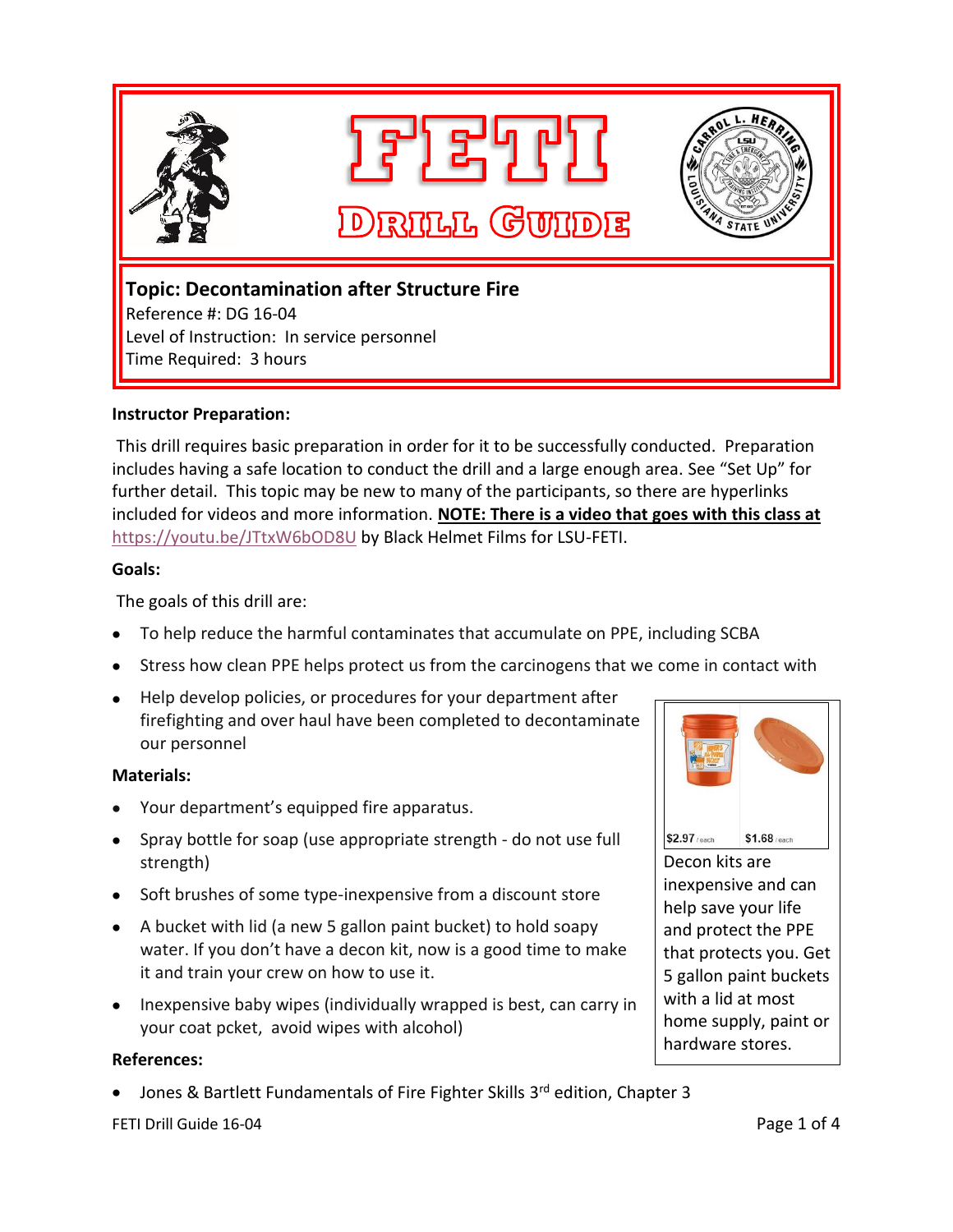- NFPA 1851: Standard on Selection, Care, and Maintenance of Protective Ensembles for Structural Fire Fighting and Proximity Fire Fighting
- [http://www.firefightercancersupport.org/wp-content/uploads/2013/08/Taking-Action](http://www.firefightercancersupport.org/wp-content/uploads/2013/08/Taking-Action-against-Cancer-in-the-Fire-Service.pdf)[against-Cancer-in-the-Fire-Service.pdf](http://www.firefightercancersupport.org/wp-content/uploads/2013/08/Taking-Action-against-Cancer-in-the-Fire-Service.pdf)
- http://inpublicsafety.com/2015/09/fight-cancer-at-your-fire-department/

## **Instructor Set-up:**

The practical portion of this drill is relatively simple and doesn't take much time at all to set up and involves a minimal amount of equipment. Soapy water, brushes, and a water supply of high pressure, low volume is all. A booster line off of your department's rig is an excellent choice for water supply.

## **Student Motivation:**

Cancer in the fire service is another hazard of our occupation. We are 2.2 times more likely to get cancer than the general population. Prevention, by cleaning our PPE, decontamination after a fire, and using simple baby wipes to clean off our face and neck area will help reduce the many cancer causing products we come in contact with at every fire we encounter. Contaminated PPE continues to give off harmful gasses for up to four hours after a fire. Improper storage, i.e. inside of apparatus or personally owned vehicles exposes us to those gasses. Decon is necessary not just after structure fires, but any smoky fire like vehicle fires, dumpsters, or other fires involving man-made products.

Compared to the general population, firefighters are at a much higher risk for the following cancers:

- Testicular cancer (2.02 times greater risk)
- Multiple myeloma (1.53 times)
- Non-Hodgkin's lymphoma (1.51 times)
- Skin cancer (1.39 times)
- Prostate cancer (1.28 times)
- Malignant melanoma (1.31 times)
- Brain cancer (1.31 times)
- Colon cancer (1.21 times)
- Leukemia (1.14 times)
- Breast cancer in women (preliminary study results from the San Francisco FD)

*From the* [Firefighter](http://www.firefightercancersupport.org/resources/) Cancer Support Network.

## **Drill:**

- 1. Review the article referenced above from Firefighter Cancer Support Network
- 2. Have the crew assemble in an area free of traffic or other hazards
- 3. Have your crew don their PPE, including SCBA and go through a very simple decontamination using soapy water, and a fresh water rinse
- 4. After the member has been washed and rinsed from head to toe, have the member doff the PPE.
- 5. Follow up with using baby wipes around the head and neck area, paying attention to the amount of contaminates that have accumulated on the wipes. After cleaning from the decontamination line, the PPE should be thoroughly cleaned according to manufacturer's instructions, or the referenced NFPA standard and dried.
- 6. Finally, remind the members that they should shower and don clean uniforms/clothes after each fire.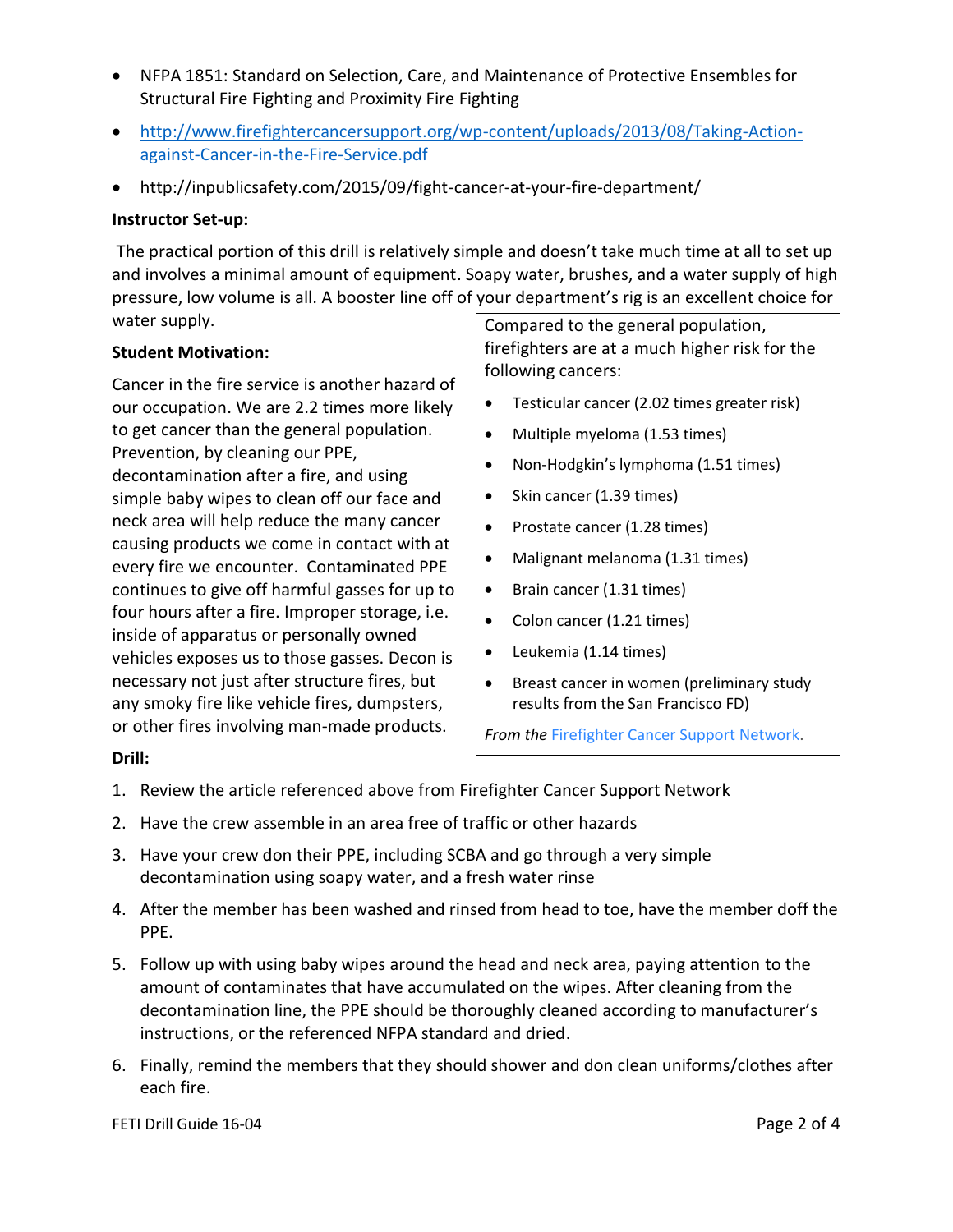## **Review:**

This drill is an excellent opportunity to discuss the hidden harms that we face. Often times we are negligent in keeping our PPE clean for one reason or another, but the fact that we are more likely to contract cancer should be enough motivation to keep it clean. Our protective hood is the area of least protection, and often overlooked in cleaning. There is a National campaign to dedicate Sundays as "Wash your Hood Sunday". By immediately decontaminating our PPE on scene, not storing our contaminated gear in our apparatus or POV, not washing the PPE in our home clothes washer, we can reduce the chances of cancer.



*The Roanoke Fire-EMS Department's decon equipment includes: 5 gallon bucket, 25 feet of garden hose along with 2 ½″ blind cap and garden spigot added to it, scrub brush, bottle of turnout gear washing spray, wet wipes, and individual packets of SPF 30 to be used while out training or during long-duration incidents.*

Not in article: A booster line can replace the garden hose, 2½"Xspigot and nozzle.

[http://inpublicsafety.com/2015/09/fight-](http://inpublicsafety.com/2015/09/fight-cancer-at-your-fire-department/)

[cancer-at-your-fire-department/](http://inpublicsafety.com/2015/09/fight-cancer-at-your-fire-department/)

## Notes:

Cleansers generally fall into two categories, detergents and soaps. All cleaning agents are clearly labeled as being either detergents or soaps; and we (Globe) recommend liquid detergents, since they are less likely to leave any residue on the clothing. It should also be noted that NFPA 1851, *Standard on Selection, Care, and Maintenance for Structural Firefighting and Proximity Firefighting Ensembles* requires that cleaning and contamination solutions shall have a pH range of not less than 6.0 pH and not greater than 10.5 pH.

[http://globeturnoutgear.com/education/care-and-cleaning/basic-turnout-gear-care-and](http://globeturnoutgear.com/education/care-and-cleaning/basic-turnout-gear-care-and-cleaning)[cleaning\)](http://globeturnoutgear.com/education/care-and-cleaning/basic-turnout-gear-care-and-cleaning)

SUGGESTION: Stick to liquid detergent that is appropriate for babies. That means balanced pH, avoid ingredients like: Optical Brighteners, Quaternium-18, Sodium Laureth Sulfate,Sodium Laurel Sulfate,Formaldehyde, Bleach, Nonylphenol Ethoxylates, and fragrance . Make sure it is phosphate free. http://www.safelaundrytips.com/2012/05/04/top-ten-safe-laundrydetergents-for-baby/

Young/04-16